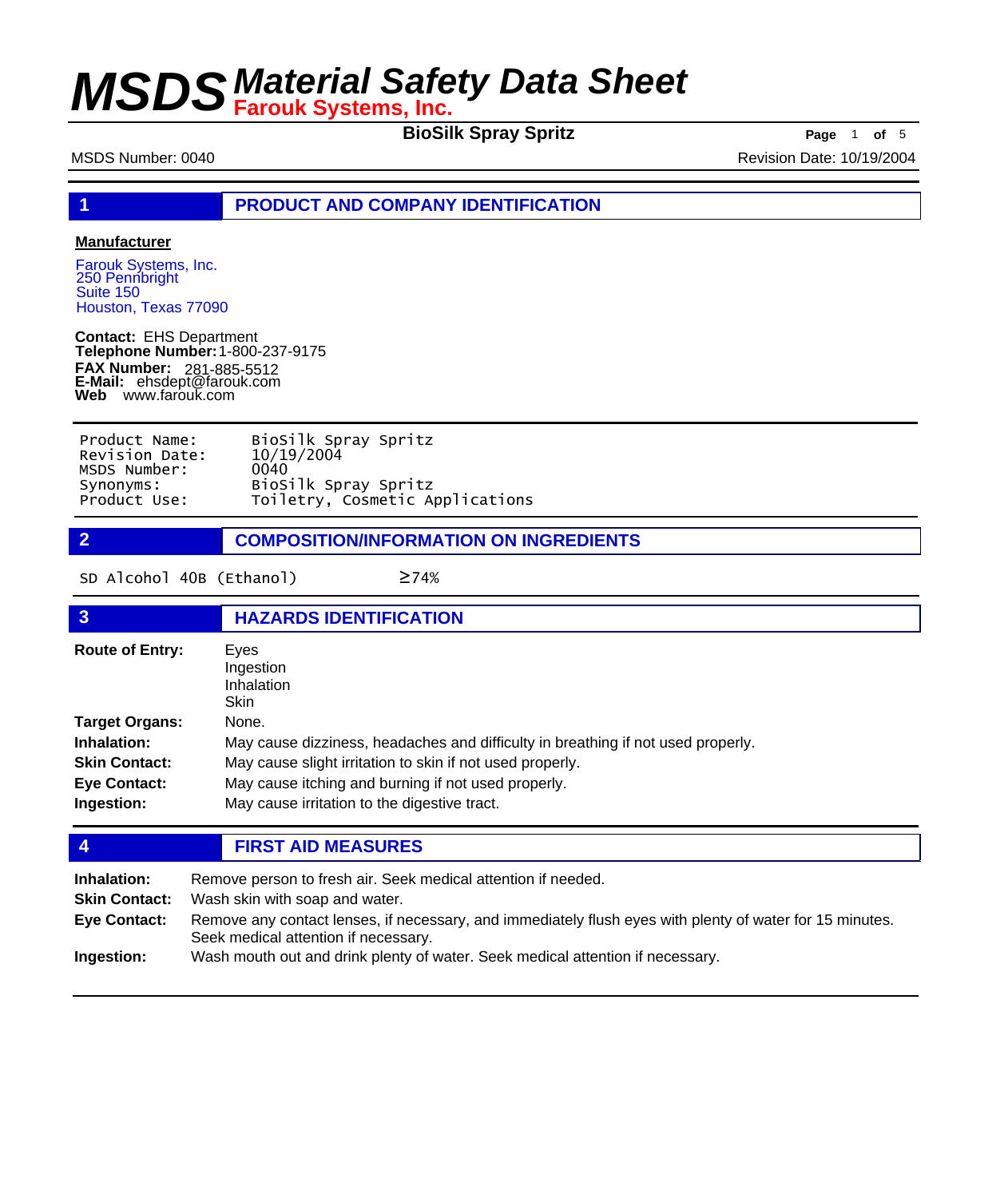**BioSilk Spray Spritz Page** <sup>2</sup> **of** <sup>5</sup>

MSDS Number: 0040 Revision Date: 10/19/2004

## **5 FIRE FIGHTING MEASURES**

FLASHPOINT AND METHOD:

 >117° F Open Cup Method FLAMMABLE LIQUIDS:

Not available.

AUTO IGNITION TEMP: None.

FLAMMABLE CLASS: None.

BURNING RATE OF SOLID:

Not available

GENERAL HAZARDS: Evacuate personnel downwind of fire to avoid inhalation of fumes and smoke.

EXTINGUISHING METHODS: Chemical type foam, CO2(Carbon Dioxide), Dry Chemical, Water Fog

HAZARDOUS COMBUSTION PRODUCTS: None.

FIRE FIGHTING PROCEDURES: This product is flammable. However, hazardous decomposition and combustion products may be formed in a fire situation. Cool exposed containers with water spray to prevent overheating.

FIRE FIGHTING EQUIPMENT: Respiratory and eye protection are required for fire fighting personnel. Full protective equipment (Bunker Gear) and self contained breathing apparatus (SCBA) should be used for all indoor fires and significant outdoor fires. For small outdoor fires, which may be easily extinguished with a portable fire extinguisher, use of a SCBA may not be needed.

## **6 ACCIDENTAL RELEASE MEASURES**

SMALL SPILL: When a spill occurs, use absorbent material on the substance. Dispose of the material according to all local, state and federal regulations. Always use an absorbent material when cleaning up a spill.

ENVIRONMENTAL PRECAUTIONS: Avoid run-off or release into sewers, stormdrains and waterways.

GENERAL PRECAUTIONS: Remove containers away from flammable materials.

### **7 HANDLING AND STORAGE** Use appropriate personal protective equipment as specified in Section 8. Handle in a manner consistent with good household/personal techniques and practices. **Handling Precautions:** Keep containers/bottles securely sealed when not in use. Store in cool/dry conditions that do not exceed room temperature. Try to store product in temperatures between 40°F to 90° F. **Storage Requirements:**

## **8 EXPOSURE CONTROLS/PERSONAL PROTECTION**

These recommendations provide general guideance for handling this product safely. Because specific use conditions may vary, safety procedures should be developed for each specific application of this product. When developing procedures, always consider potential waste, disposal and personal safety issues. **Engineering Controls:** EYES AND FACE: For reasonable foreseeable uses of this product, eye and face protection is not required. SKIN: For reasonable foreseeable uses of this product, skin protection is not required. RESPIRATORY: For reasonable foreseeable uses of this product, respiratory protection is not required. **Protective Equipment:** EXPOSURE GUIDELINES: Overexposure is unlikely. Since all parameters cannot be foreseen, the use of engineering controls to reduce exposure may be necessary.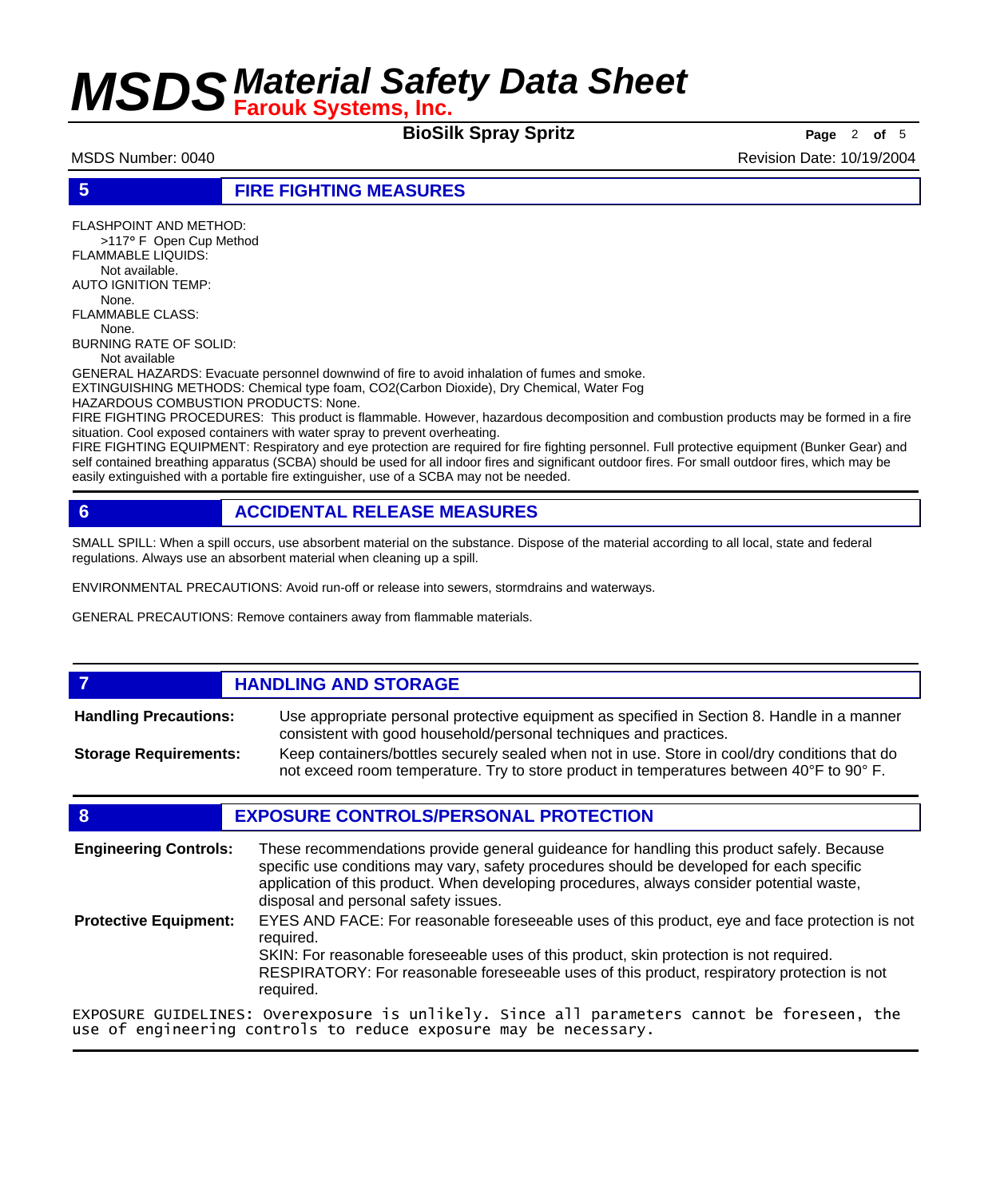**BioSilk Spray Spritz Page** 3 of 5

MSDS Number: 0040 **Revision Date: 10/19/2004** Revision Date: 10/19/2004

### **9 PHYSICAL AND CHEMICAL PROPERTIES**

**Appearance:** Blue hued liquid **Physical State:** Liquid **Odor:** Strong alcohol smell **pH:** 7.0 **Vapor Pressure:** N/A **Vapor Density:** N/A

**Boiling Point:** 145° F **Freezing/Melting Pt.:** N/A **Solubility:** Soluble in water. **Spec Grav./Density:** 0.820

| 10                                            | <b>STABILITY AND REACTIVITY</b> |                                     |
|-----------------------------------------------|---------------------------------|-------------------------------------|
| Stability:                                    |                                 | YES.                                |
| <b>Conditions to avoid:</b>                   |                                 | Extreme temperatures and flame.     |
| Materials to avoid (incompatability):         |                                 | Keep away from oxidizing materials. |
| Hazardous Decomposition products: None known. |                                 |                                     |
| <b>Hazardous Polymerization:</b>              |                                 | Will Not Occur.                     |

## **11 TOXICOLOGICAL INFORMATION**

ACUTE: DERMAL LD50: Not available. ORAL LD50: Not available. INHALATION LC50: Not available. EYE EFFECTS: This product may cause irritation to eyes if not used under normal conditions. TARGET ORGANS: NONE. SENSITIZATIONS: Not available. CARCINOGENICITY: IARC: Listed by IARC - No. NTP: Listed by NTP - No. OSHA: Listed by OSHA - No.

MUTAGENICITY: Not available. REPRODUCTIVE EFFECTS: None. TERATOGENIC EFFECTS: Not available.

### **12 ECOLOGICAL INFORMATION**

ENVIRONMENTAL DATA: Not available. ECOTOXICOLOGICAL INFO: Not available. DISTRIBUTION: Not available. CHEMICAL FATE INFO: Not available.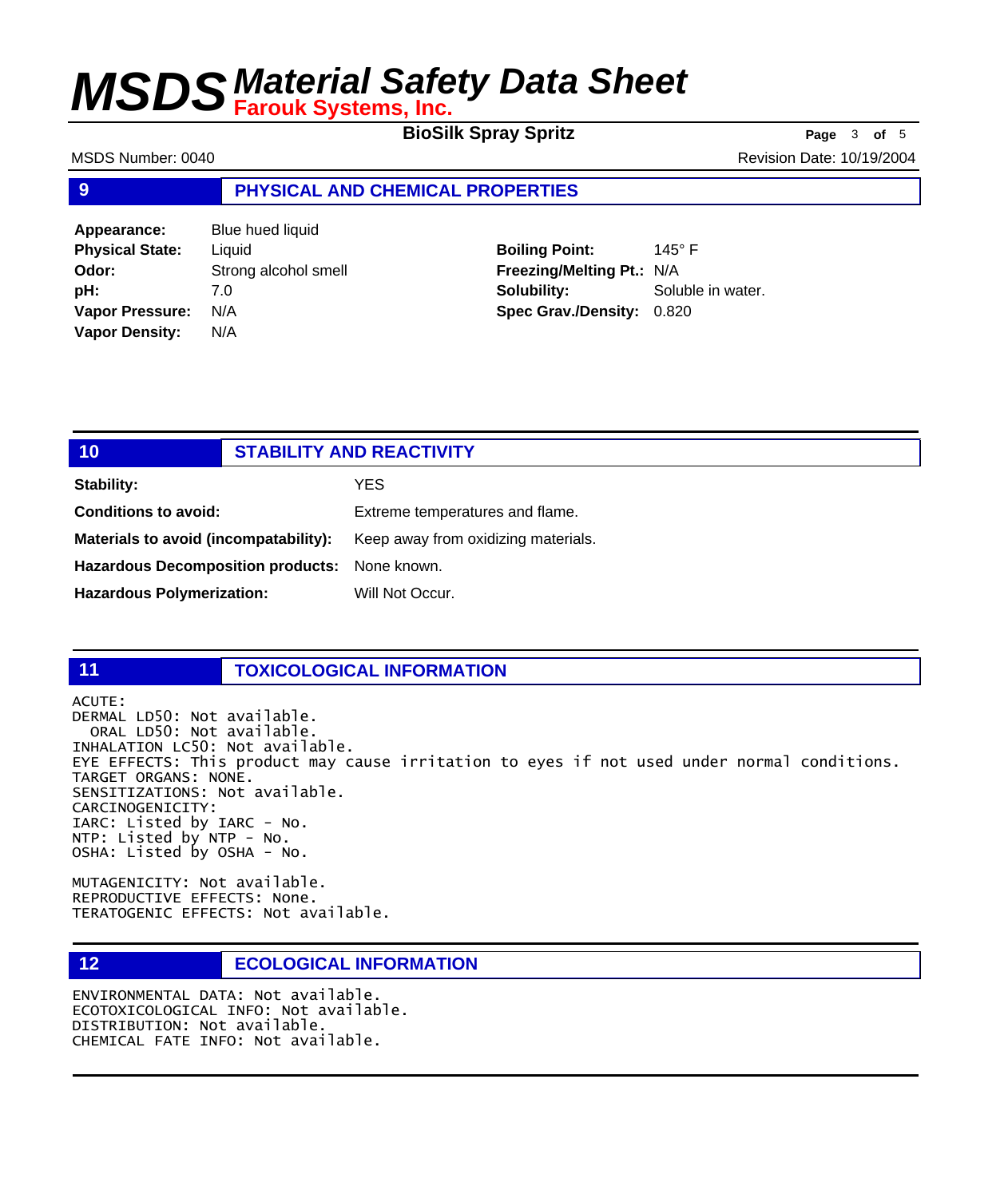**BioSilk Spray Spritz Page** <sup>4</sup> **of** <sup>5</sup>

MSDS Number: 0040 Revision Date: 10/19/2004

### **13 DISPOSAL CONSIDERATIONS**

US EPA Waste Number and Descriptions:

DISPOSAL METHOD: Controlled release of diluted product into a biological wastewater treatment plant. COMPONENT WASTE NUMBER: No EPA Waste Numbers are applicable for this product's components. DISPOSAL INSTRUCTIONS: Dispose of waste material according to local, state and federal rules and regulations.

**14 TRANSPORT INFORMATION**

This product is not regulated as a hazardous material by the United States (DOT) or Canadian (TDG) transportation regulations.

DOT CLASSIFICATION: Shipping Name: Consumer Commodity Class: ORM-D Conforms to 173.150 (c)

IMDG CLASSIFICATION: Shipping Name: ALCOHOLS, N.O.S.(ethanol) - UN1987, PG III, LIMITED QUANTITIES Class: 3,FLAMMABLE

IATA CLASSIFICATION: Shipping Name: Consumer Commodity, ID 8000 Class: 9, Miscellaneous Pkg Inst -  $910$ 

1-800-424-9300 1-703-527-3887 CHEMTREC

Outside the United States

## **15 REGULATORY INFORMATION**

UNITED STATES: SARA TITLE III (Superfund Amendments and Reauthorization Act) 311/312 HAZARD CATEGORIES Fire: Yes. Pressure Generating: No. Reactivity: No. Acute: No. 313 REPORTABLE INGREDIENTS: Not applicable. TITLE III NOTES: None. CERCLA(Comprehensive Response, Compensation, and Liability Act) CERCLA RQ: None. TSCA(Toxic Substance Release Act) TSCA REGULATORY: All ingredients are listed in the TSCA Inventory. CANADA: WHMIS(WORKER HAZARDOUS MATERIAL INFORMATION SYSTEM) This product is WHMIS controlled. CANADIAN INGREDIENT DISCLOSURE LIST: Ethanol. CANADIAN ENVIRONMENTAL PROTECTION ACT: All intentional ingredients are listed on the DSL(Domestic Substance List). EUROPEAN COMMUNITY: EU REGULATORY: All intentional ingredients are listed on the European's EINECS Inventory. STATE REGULATIONS: Not available. LOCAL REGULATIONS: Not available.